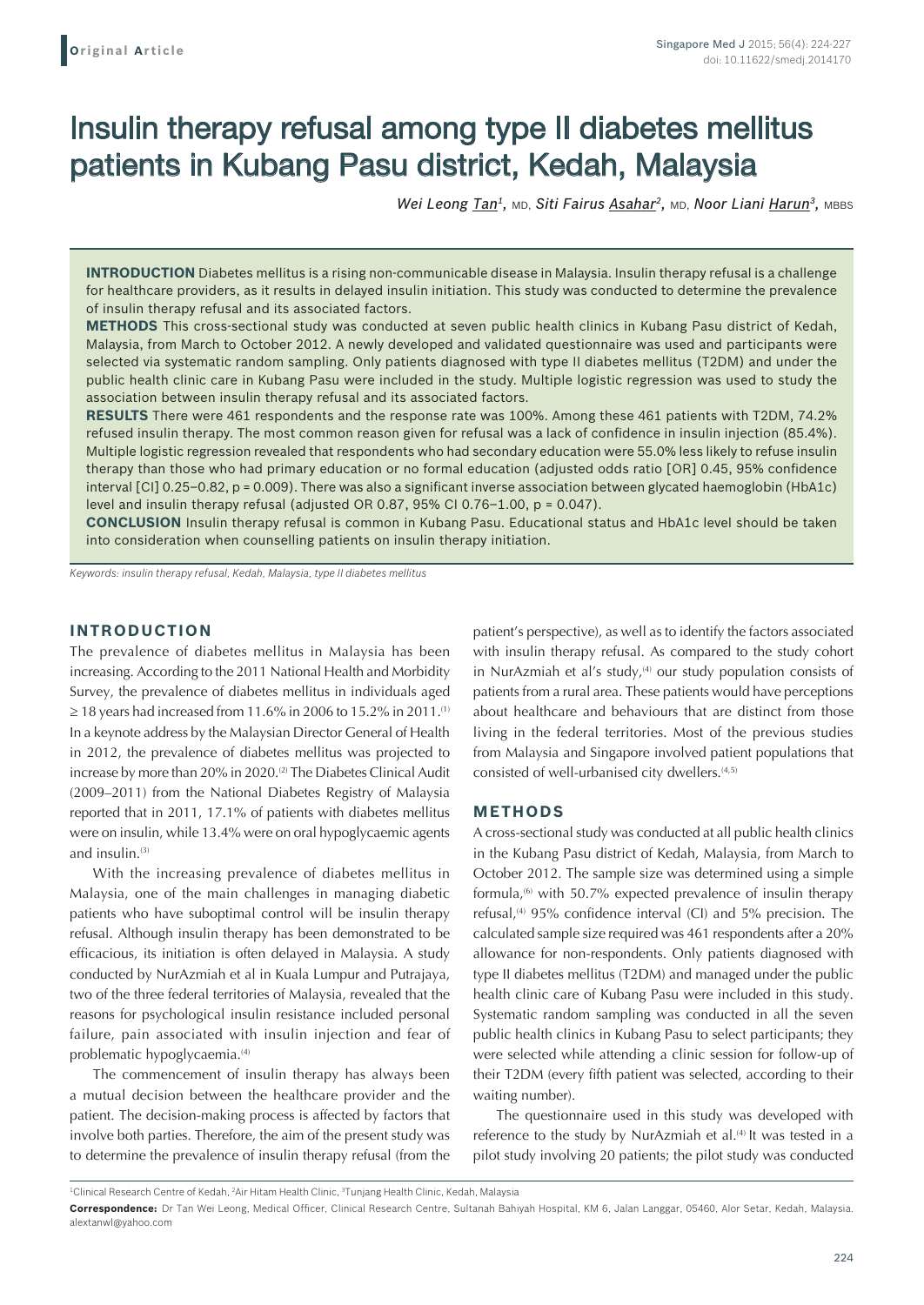in a public health clinic in Kubang Pasu. The Cronbach's alpha value for the questionnaire was 0.745. Content validation of the questionnaire was done by two family medicine specialists and two public health specialists in Kubang Pasu.

Data was descriptively analysed using the IBM Statistical Package for the Social Sciences version 20.0 (IBM Corp, Armonk, NY, USA). Multiple logistic regression was used to study the factors associated with insulin therapy refusal. A p-value < 0.05 was considered statistically significant. This study was approved by the Medical Research Ethics Committee of Malaysia and was registered under National Medical Research Registry, Malaysia.

## **RESULTS**

The response rate in this study was 100%. The mean age of the 461 respondents was  $56.4 \pm 9.6$  (23–80) years. The majority of the respondents were Malay (94.6%), female (70.3%), unemployed (65.1%), and had only primary education or no formal education (54.2%). The mean duration of T2DM was  $5.3 \pm 3.6$  years and the mean glycated haemoglobin (HbA1c) level was  $8.79\% \pm 2.19\%$ . Among the 461 respondents, 85.7% had uncontrolled T2DM and only 17.6% were on insulin therapy. The prevalence of insulin therapy refusal was 74.2%. The reasons for insulin therapy refusal are listed in Table I.

Simple logistic regression was used to analyse the association between insulin therapy refusal and several factors (Table II). Three factors were found to be significantly associated with insulin therapy refusal, namely HbA1c level ( $p < 0.001$ ), duration of T2DM ( $p = 0.001$ ), and monthly income ( $p = 0.017$ ). HbA1c level was inversely related to insulin therapy refusal; an increment of 1.0% in HbA1c level resulted in a reduction in insulin therapy refusal by about 28.0% (crude odds ratio [OR] 0.72, 95% CI 0.65–0.80, p < 0.001). In the case of duration of T2DM, we found that an increase of one year in the duration of T2DM reduced insulin therapy refusal by 9.0% (crude OR 0.91, 95% CI 0.86–0.96,  $p = 0.001$ ). Respondents with a monthly income of RM 801–3,000 were found to be 44.0% less likely to refuse insulin therapy as compared to respondents who earned ≤ RM 800 monthly (crude OR 0.56, 95% CI 0.36–0.87, p = 0.017).

Since we could not control for other factors in the simple logistic regression analysis, multiple logistic regression was used to further investigate the factors associated with insulin therapy refusal (Table III). Using multiple logistic regression, we found that only HbA1c level and educational status were significantly associated with insulin therapy refusal. HbA1c level was inversely related to insulin therapy refusal. After controlling for other variables, we found that an increment of 1.0% in HbA1c level reduced insulin therapy refusal by 13% (adjusted OR 0.87, 95% CI 0.76–1.00, p = 0.047). In the case of education, respondents who had at least secondary education were found to be 55.0% less likely to refuse insulin therapy as compared to those who had only primary education or no formal education (adjusted OR 0.45, 95% CI 0.25-0.82,  $p = 0.026$ ).

#### **DISCUSSION**

In the present study, 74.2% of the patients with T2DM who were seen in public clinics in Kubang Pasu refused the insulin

**Table I. Reasons for insulin therapy refusal among the patients with type II diabetes mellitus in Kubang Pasu (n = 342).**

| Reason for insulin therapy refusal                                            | No. (%)    |                 |
|-------------------------------------------------------------------------------|------------|-----------------|
|                                                                               | Agree      | <b>Disagree</b> |
| Lack of confidence in insulin injection                                       | 292 (85.4) | 50 (14.6)       |
| Misconception that insulin therapy<br>can lead to renal failure and blindness | 247 (72.2) | 95 (27.8)       |
| Restrictiveness in daily life and work                                        | 247 (72.2) | 95 (27.8)       |
| Insulin commencement indicates a<br>serious stage of diabetes mellitus        | 242 (70.8) | 100 (29.2)      |
| Feeling of failure to control diabetes<br>mellitus                            | 236 (69.0) | 106 (31.0)      |
| Fear of pain during injection                                                 | 233 (68.1) | 109 (31.9)      |
| Fear of hypoglycaemia                                                         | 204 (59.6) | 138 (40.4)      |
| Cost ( <i>i.e.</i> financial burden)                                          | 201 (58.8) | 141 (41.2)      |
| Lack of support from family members                                           | 169 (49.4) | 173 (50.6)      |
| Vision problem                                                                | 124 (36.3) | 218 (63.7)      |
| Fear of scarring at area of injection                                         | 74 (21.6)  | 268 (78.4)      |
| Insulin injection is perceived to be<br>embarrassing                          | 60 (17.5)  | 282 (82.5)      |

**Table II. Results of the simple logistic regression analysis for demographic factors associated with insulin therapy refusal.**

| <b>Variable</b>            | <b>Crude OR</b> | 95% CI                              | $\gamma^2$ (df) <sup>*</sup> | p-value*             |
|----------------------------|-----------------|-------------------------------------|------------------------------|----------------------|
| Age (yr)                   | 1.02            | $1.00 - 1.04$                       | 3.2(1)                       | 0.074                |
| HbA1c (%)                  | 0.72            | $0.65 - 0.80$                       | 43.0(1)                      | < 0.001              |
| <b>Duration of T2DM</b>    | 0.91            | $0.86 - 0.96$                       | 11.3(1)                      | 0.001                |
| Gender                     |                 |                                     |                              | 0.430                |
| Male                       | 1.21            | $0.76 - 0.96$ $0.62$ (1)            |                              |                      |
| Female                     | 1.00            |                                     |                              |                      |
| <b>Ethnicity</b>           |                 |                                     |                              | 0.226                |
| Malay                      | 0.53            | $0.18 - 1.58$ 1.46 (1)              |                              |                      |
| Non-Malay                  | 1.00            |                                     |                              |                      |
| <b>Marital status</b>      |                 |                                     | 0.01(2)                      | 0.994                |
| Single                     | 0.93            | $0.24 - 3.56$                       | $0.01(1)^{t}$                | $0.912*$             |
| Widowed                    | 1.01            | $0.48 - 2.14$ $0.00$ $(1)^+$        |                              | $0.984*$             |
| Married                    | 1.00            |                                     |                              |                      |
| <b>Employment status</b>   |                 |                                     |                              | 0.727                |
| Unemployed                 | 0.93            | $0.60 - 1.44$ $0.12$ (1)            |                              |                      |
| Employed                   | 1.00            |                                     |                              |                      |
| <b>Educational level</b>   |                 |                                     | 3.34(2)                      | 0.188                |
| Tertiary                   | 0.63            | $0.23 - 1.72$                       | $0.83(1)$ <sup>+</sup>       | $0.363*$             |
| Secondary                  | 0.68            | $0.45 - 1.05$ 3.02 (1) <sup>+</sup> |                              | $0.082*$             |
| Primary                    | 1.00            |                                     |                              |                      |
| <b>Monthly income (RM)</b> |                 |                                     | 8.00(2)                      | 0.017                |
| $801 - 3,000$              | 0.56            | $0.36 - 0.87$                       | $6.56(1)$ <sup>+</sup>       | $0.010^{+}$          |
| > 3,000                    | 0.45            | $0.19 - 1.04$ 3.52 (1) <sup>+</sup> |                              | $0.061$ <sup>+</sup> |
| $\leq 800$                 | 1.00            |                                     |                              |                      |

\*Calculated using likelihood ratios test. †Calculated using Wald test. CI: confidence interval; df: degrees of freedom; HbA1c: glycated haemoglobin; OR: odds ratio; T2DM: type II diabetes mellitus

therapy prescribed by healthcare providers. This percentage is higher than those of several studies. In the study by NurAzmiah et al, 50.7% of the respondents refused the prescribed insulin.<sup>(4)</sup> In a study conducted by Wong et al in Singapore, 70.6% of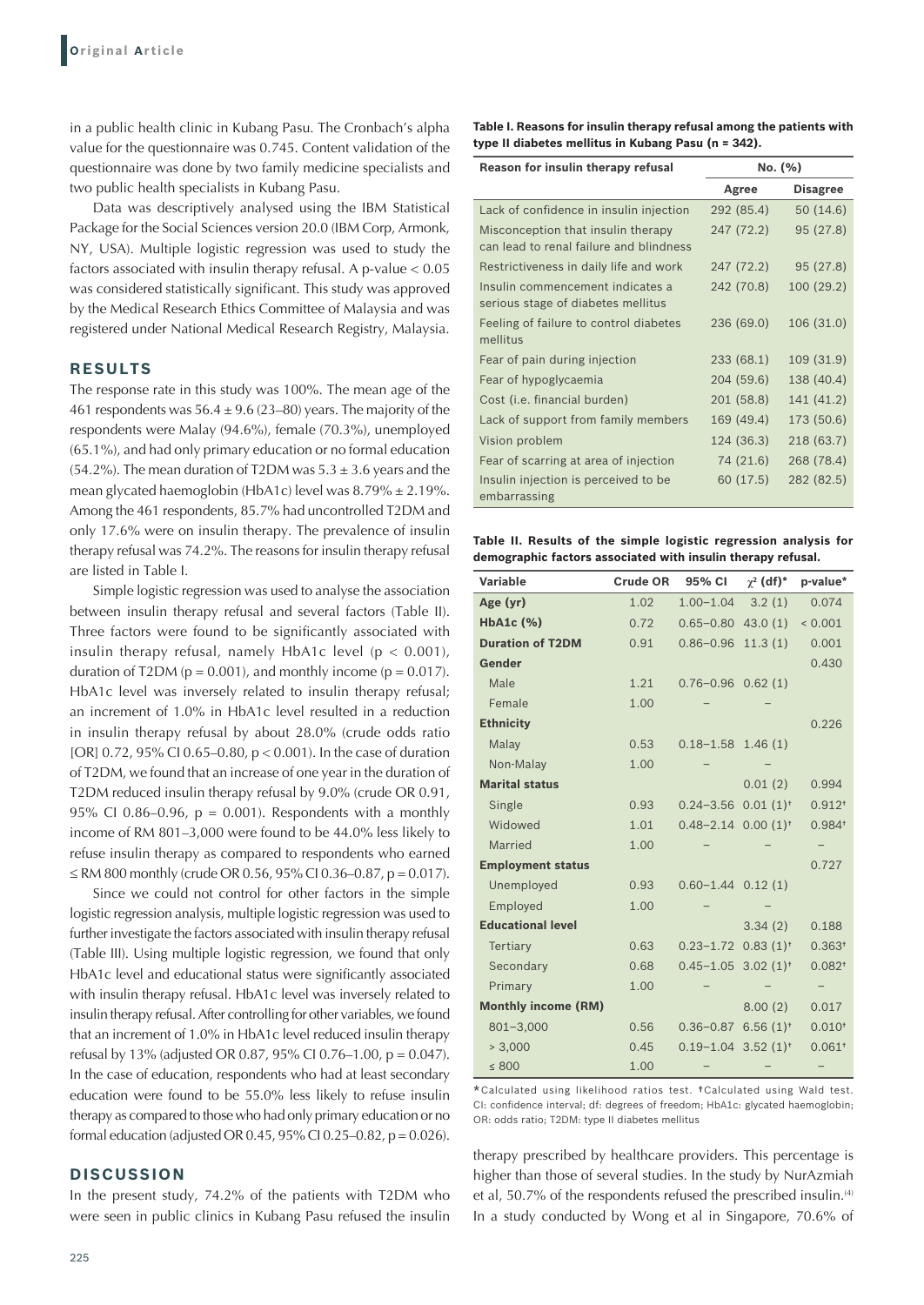|                                                                | Table III. Results of the multiple logistic regression performed to |
|----------------------------------------------------------------|---------------------------------------------------------------------|
| determine the factors associated with insulin therapy refusal. |                                                                     |

| Variable                 | <b>Adjusted OR</b> | 95% CI                              | $\gamma^2$ (df) <sup>*</sup> | p-value*             |
|--------------------------|--------------------|-------------------------------------|------------------------------|----------------------|
| $HbA1c$ $(\% )$          | 0.87               | $0.76 - 1.00$ 3.95 (1)              |                              | 0.047                |
| <b>Duration of T2DM</b>  | 1.01               | $0.93 - 1.10$                       | 0.07(1)                      | 0.792                |
| <b>Educational level</b> |                    |                                     | 7.28(2)                      | 0.026                |
| Tertiary                 | 0.52               | $0.13 - 2.11$                       | $0.83(1)$ <sup>+</sup>       | $0.361$ <sup>t</sup> |
| Secondary                | 0.45               | $0.25 - 0.82$ 6.89 (1) <sup>+</sup> |                              | 0.009 <sup>†</sup>   |
| Primary                  | 1.00               |                                     |                              |                      |
| <b>Monthly income</b>    |                    |                                     | 2.81(2)                      | 0.245                |
| (RM)                     |                    |                                     |                              |                      |
| $801 - 3,000$            | 0.58               | $0.30 - 1.12$ 2.67 (1)              |                              | 0.103 <sup>†</sup>   |
| > 3,000                  | 0.84               | $0.19 - 3.78$ 0.06 (1)              |                              | $0.815$ <sup>+</sup> |
| $\leq 800$               | 1.00               |                                     |                              |                      |

\*Calculated using likelihood ratios test. †Calculated using Wald test. CI: confidence interval; df: degrees of freedom; HbA1c: glycated haemoglobin; OR: odds ratio; T2DM: type II diabetes mellitus

the patients expressed unwillingness to use insulin therapy.<sup>(5)</sup> A study conducted on Bangladeshi patients in East London who had poorly controlled T2DM showed that 42.5% refused insulin therapy when it was first prescribed.<sup>(7)</sup> Polonsky et al found a relatively low prevalence of insulin therapy refusal (i.e. 28.2%) in their study on psychological insulin resistance in patients with T2DM.(8) Compared to these studies, which were conducted in urban settings (where healthcare services and health promotion are abundant), the present study was conducted in a rural setting (where health promotion is limited and patient acceptance of health information might be lower). Table IV compares the population profile of our study with those of studies by NurAzmiah et al<sup>(4)</sup> and Polonsky et al.<sup>(8)</sup>

The majority of the patients in the present study who refused insulin therapy responded that they did so because they lacked confidence in injecting insulin (85.4%). Similarly, Wong et al found that 70.6% of Singapore patients who were unwilling to use insulin had the fear of not being able to inject insulin correctly.(5) Polonsky et al also reported that low self-efficacy in handling insulin therapy was one of the significant negative attitudes that led to insulin therapy refusal in California, North Carolina, Oregon and Minnesota.<sup>(8)</sup> NurAzmiah et al reported that 35.9% of their patients expressed low self-efficacy.<sup>(4)</sup> The higher percentage of low self-efficacy in injecting insulin among the respondents of the present study could be due to a lack of counselling sessions or ineffective counselling by healthcare providers. The educational status of the respondents may also have affected the effectiveness of the counselling sessions conducted.

The second most common reason for insulin therapy refusal in the present study was the misconception that insulin therapy may lead to renal failure and blindness (72.2%). NurAzmiah et al reported that 15.1% of patients with psychological insulin resistance believed that insulin could cause problems such as blindness.<sup>(4)</sup> Polonsky et al reported that 16.7% of the unwilling patients in their study believed that insulin could cause harm such as blindness.<sup>(8)</sup> In a study by Lee et al,<sup>(9)</sup> in which the opinions of 38 healthcare professionals on barriers to insulin initiation were collected, insulin was reported to be perceived by patients as

being lethal, a punishment or a cause of sexual dysfunction. In the same study, these healthcare professionals also cited lack of knowledge and low self-efficacy as barriers to insulin therapy initiation.<sup>(9)</sup> Khan et al reported a similar finding, with patients having the belief that insulin therapy could lead to early death.<sup>(7)</sup> When compared to the studies conducted by NurAzmiah et al<sup>(4)</sup> and Polonsky et al,<sup>(8)</sup> the higher prevalence of misconceptions about insulin therapy observed in the present study could be due to a lack of diabetes education among the patients with T2DM who live in rural areas (as compared to those who live in urban areas). With limited accurate education on T2DM and its treatment, patients with T2DM living in rural areas would tend to accept wrong facts and misleading information from friends and relatives.

In the present study, patients who refused insulin therapy also felt that insulin therapy would restrict their daily life and work (72.2%). Polonsky et al found that 56.1% of their patients believed that insulin therapy would restrict their lives and make it harder for them to travel or eat out.<sup>(8)</sup> NurAzmiah et al also found that 42.4% of their patients with psychological insulin resistance thought that they would not have enough time for regular doses of insulin.<sup>(4)</sup> Wong et al showed that 66.8% of the patients who refused insulin therapy believed that insulin therapy would make it difficult for them to fulfil their responsibilities at work and at home.<sup>(5)</sup>

NurAzmiah et al found that diabetic control was significantly associated with the patient's willingness to use insulin  $(p = 0.022)$ .<sup>(4)</sup> In the present study, we found that HbA1c level was both significantly and inversely related to insulin therapy refusal. An increment of 1.0% in HbA1c level resulted in the reduction of insulin therapy refusal by 13.0%. In a study conducted by Lam et al in Singapore, patients who were unwilling to initiate insulin therapy had a lower mean HbA1c level as compared to those who were willing.<sup>(10)</sup>

In Lam et al's study, patients who had a higher educational background were found to have a less negative appraisal score for insulin therapy (based on discrete analysis).<sup>(10)</sup> In the present study, we found that patients who had at least a secondary education were 55.0% less likely to refuse insulin therapy as compared to patients who had only primary education or no formal education. This finding is in agreement with that of Wong et al's study, which also revealed that a tertiary level of education was associated with a greater willingness to use insulin (OR 3.3, 95% CI 1.8–6.1).<sup>(5)</sup> Such findings are not surprising, as patients with a better educational background are expected to be more receptive toward knowledge on diabetes mellitus and insulin therapy. In constrast, the study by NurAzmiah et al showed no association between educational level and willingness to use insulin.<sup>(4)</sup>

The present study was not without limitations. Firstly, healthcare provider-related factors were not explored. The inclusion criteria used in this study was also relatively broad. It included patients who had optimal diabetic control, newly diagnosed patients with T2DM and patients who were already on insulin therapy. Patients in the first two groups may not require insulin therapy yet, while patients in the last group may 'self-